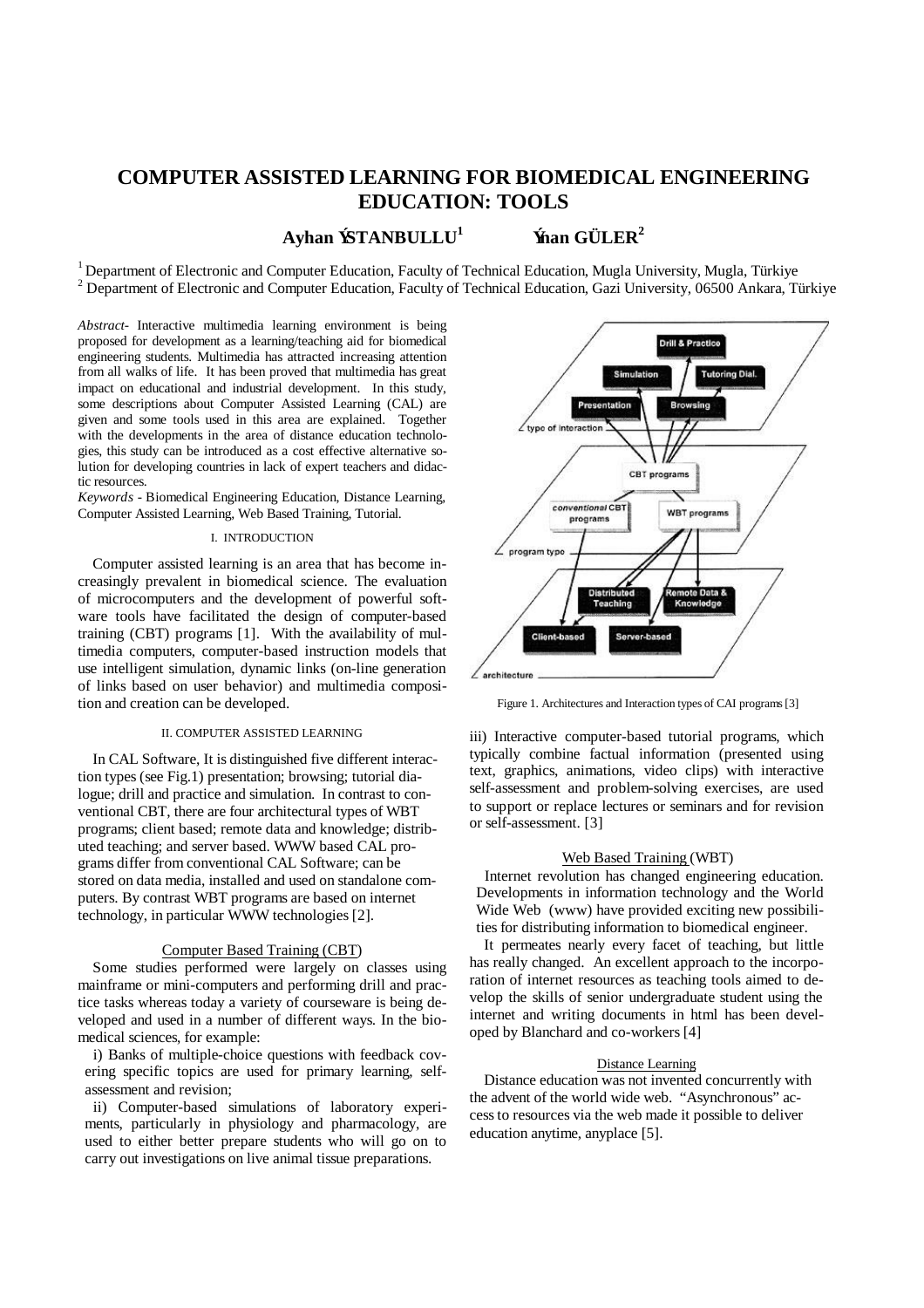| <b>Report Documentation Page</b>                                                                                                                                                                                                                                                           |                                                             |                                                    |  |  |  |  |
|--------------------------------------------------------------------------------------------------------------------------------------------------------------------------------------------------------------------------------------------------------------------------------------------|-------------------------------------------------------------|----------------------------------------------------|--|--|--|--|
| <b>Report Date</b><br>25OCT2001                                                                                                                                                                                                                                                            | <b>Report Type</b><br>N/A                                   | Dates Covered (from to)                            |  |  |  |  |
| <b>Title and Subtitle</b>                                                                                                                                                                                                                                                                  |                                                             | <b>Contract Number</b>                             |  |  |  |  |
| Computer Assisted Learning for Biomedical Engineering<br><b>Education: Tools</b>                                                                                                                                                                                                           |                                                             | <b>Grant Number</b>                                |  |  |  |  |
|                                                                                                                                                                                                                                                                                            |                                                             | <b>Program Element Number</b>                      |  |  |  |  |
| Author(s)                                                                                                                                                                                                                                                                                  |                                                             | <b>Project Number</b>                              |  |  |  |  |
|                                                                                                                                                                                                                                                                                            |                                                             | <b>Task Number</b>                                 |  |  |  |  |
|                                                                                                                                                                                                                                                                                            |                                                             | <b>Work Unit Number</b>                            |  |  |  |  |
| Performing Organization Name(s) and Address(es)<br>Technical Education, Mugla University, Mugla, Türkiye                                                                                                                                                                                   | Department of Electronic and Computer Education, Faculty of | <b>Performing Organization Report Number</b>       |  |  |  |  |
|                                                                                                                                                                                                                                                                                            | <b>Sponsoring/Monitoring Agency Name(s) and Address(es)</b> | <b>Sponsor/Monitor's Acronym(s)</b>                |  |  |  |  |
| US Army Research, Development & Standardization Group<br>(UK) PSC 802 Box 15 FPO AE 09499-1500                                                                                                                                                                                             |                                                             | <b>Sponsor/Monitor's Report Number(s)</b>          |  |  |  |  |
| <b>Distribution/Availability Statement</b><br>Approved for public release, distribution unlimited                                                                                                                                                                                          |                                                             |                                                    |  |  |  |  |
| <b>Supplementary Notes</b><br>Papers from the 23rd Annual International Conference of the IEEE Engineering in Medicine and Biology, October<br>25-28, 2001, held in Istanbul, Turkey. See also ADM001351 for entire conference on cd-rom., The original document<br>contains color images. |                                                             |                                                    |  |  |  |  |
| <b>Abstract</b>                                                                                                                                                                                                                                                                            |                                                             |                                                    |  |  |  |  |
| <b>Subject Terms</b>                                                                                                                                                                                                                                                                       |                                                             |                                                    |  |  |  |  |
| <b>Report Classification</b><br>unclassified                                                                                                                                                                                                                                               |                                                             | <b>Classification of this page</b><br>unclassified |  |  |  |  |
| <b>Classification of Abstract</b><br>unclassified                                                                                                                                                                                                                                          |                                                             | <b>Limitation of Abstract</b><br>UU                |  |  |  |  |
| <b>Number of Pages</b><br>2                                                                                                                                                                                                                                                                |                                                             |                                                    |  |  |  |  |